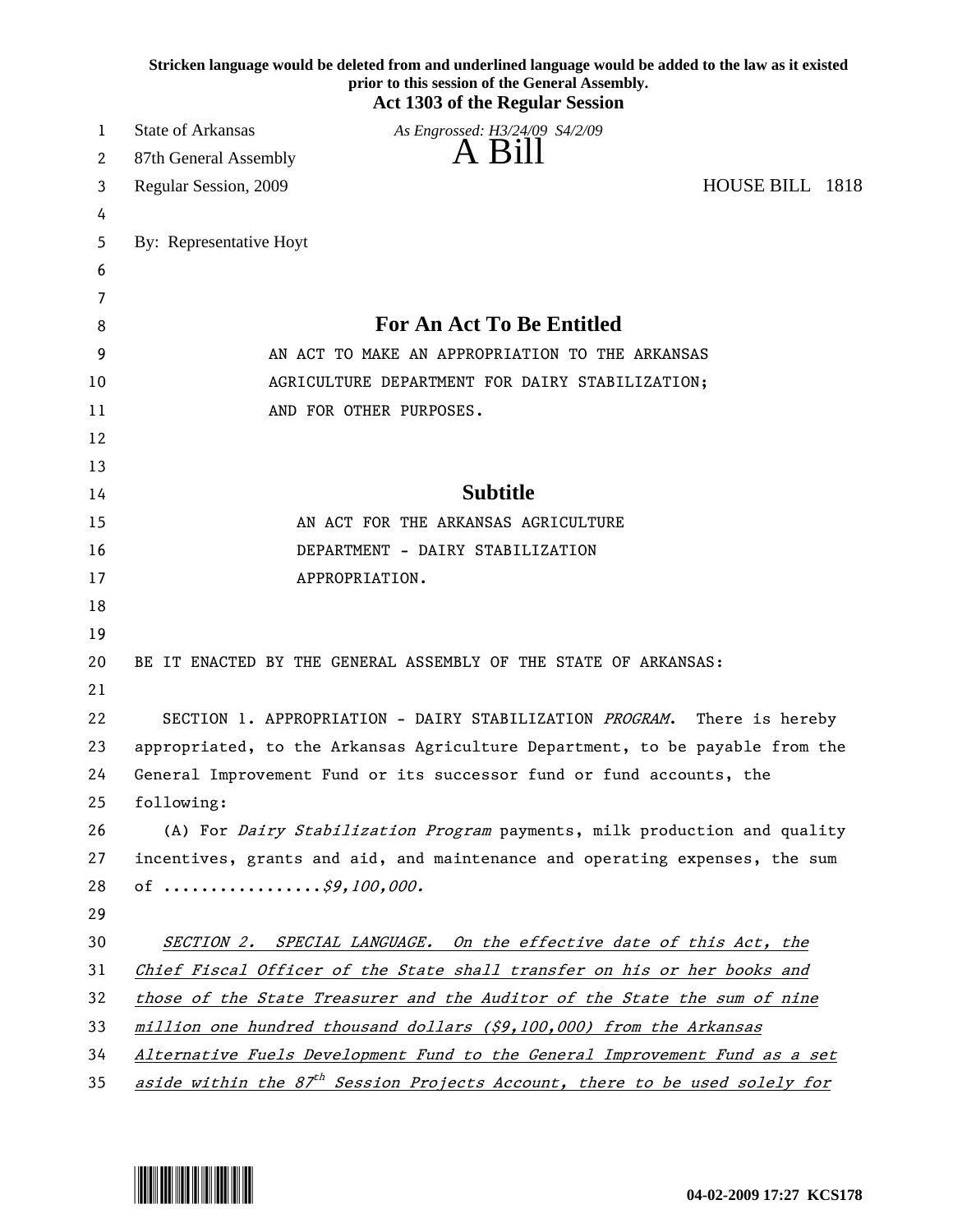## 1 the purpose of providing funding for the appropriation in Section 1 of this 2 Act.

3 SECTION 3. DISBURSEMENT CONTROLS. (A) No contract may be awarded nor 4 obligations otherwise incurred in relation to the project or projects 5 described herein in excess of the State Treasury funds actually available 6 therefor as provided by law. Provided, however, that institutions and 7 agencies listed herein shall have the authority to accept and use grants and 8 donations including Federal funds, and to use its unobligated cash income or 9 funds, or both available to it, for the purpose of supplementing the State 10 Treasury funds for financing the entire costs of the project or projects 11 enumerated herein. Provided further, that the appropriations and funds 12 otherwise provided by the General Assembly for Maintenance and General 13 Operations of the agency or institutions receiving appropriation herein shall 14 not be used for any of the purposes as appropriated in this act.

15 (B) The restrictions of any applicable provisions of the State Purchasing 16 Law, the General Accounting and Budgetary Procedures Law, the Revenue 17 Stabilization Law and any other applicable fiscal control laws of this State 18 and regulations promulgated by the Department of Finance and Administration, 19 as authorized by law, shall be strictly complied with in disbursement of any 20 funds provided by this act unless specifically provided otherwise by law. 21

22 SECTION 4. LEGISLATIVE INTENT. It is the intent of the General Assembly 23 that any funds disbursed under the authority of the appropriations contained 24 in this act shall be in compliance with the stated reasons for which this act 25 was adopted, as evidenced by the Agency Requests, Executive Recommendations 26 and Legislative Recommendations contained in the budget manuals prepared by 27 the Department of Finance and Administration, letters, or summarized oral 28 testimony in the official minutes of the Arkansas Legislative Council or 29 Joint Budget Committee which relate to its passage and adoption.

30

31 SECTION 5. EMERGENCY CLAUSE. It is found and determined by the General 32 Assembly, that the Constitution of the State of Arkansas prohibits the

33 appropriation of funds for more than a one (1) year period; that the

34 effectiveness of this Act on July 1, 2009 is essential to the operation of

- 35 the agency for which the appropriations in this Act are provided, and that in
- 36 the event of an extension of the Regular Session, the delay in the effective